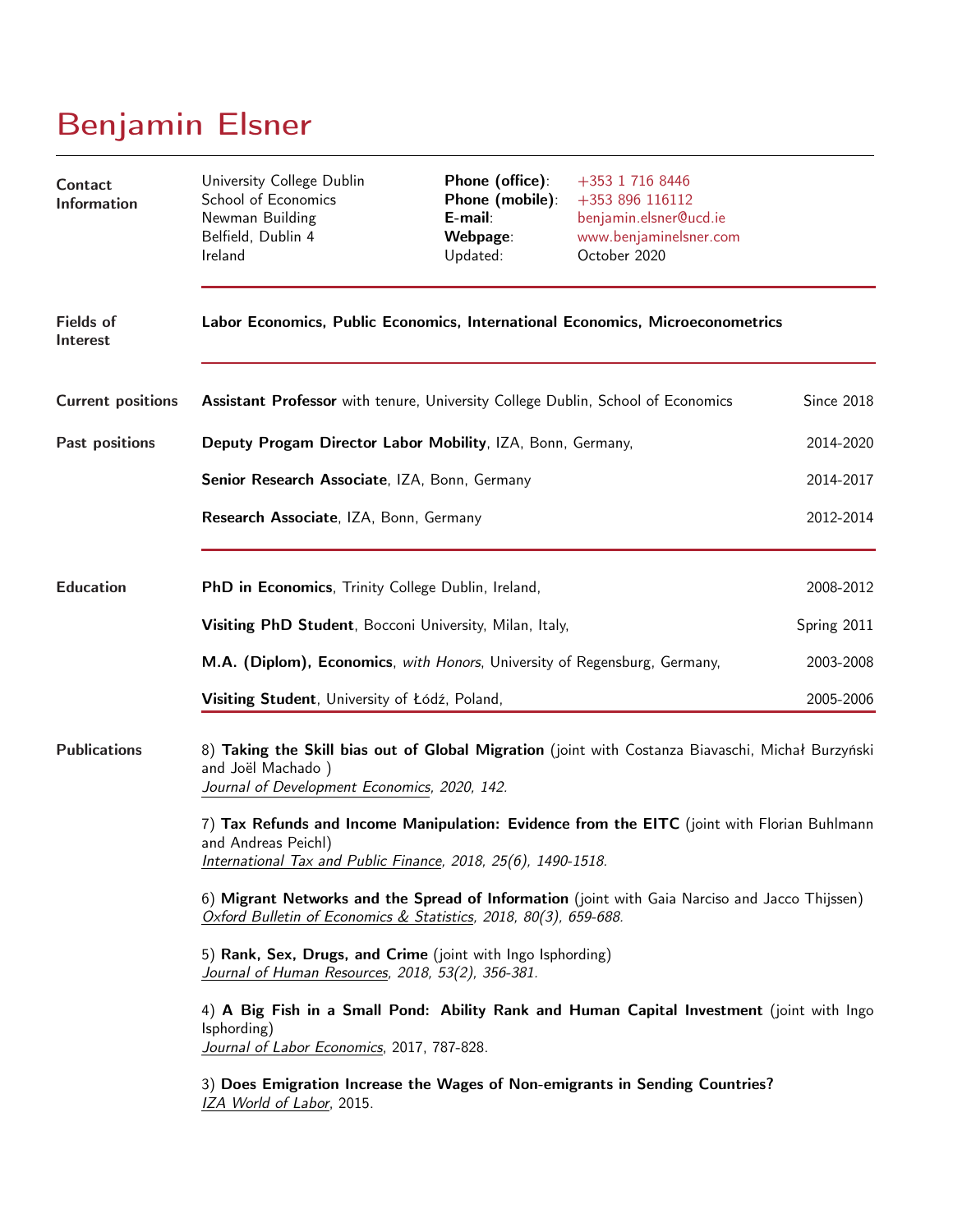| <b>Honors</b>         |                                                                                                                                                                                                                                                                                                                                                                                                                                                                                                                                                                                                                                                                                                                                                                                                                                                                                                                               |           |  |
|-----------------------|-------------------------------------------------------------------------------------------------------------------------------------------------------------------------------------------------------------------------------------------------------------------------------------------------------------------------------------------------------------------------------------------------------------------------------------------------------------------------------------------------------------------------------------------------------------------------------------------------------------------------------------------------------------------------------------------------------------------------------------------------------------------------------------------------------------------------------------------------------------------------------------------------------------------------------|-----------|--|
|                       | <b>IRCHSS</b> Government of Ireland Postgraduate Scholarship (EUR 16,000)                                                                                                                                                                                                                                                                                                                                                                                                                                                                                                                                                                                                                                                                                                                                                                                                                                                     | 2011-2012 |  |
|                       | <b>German Ministry of Education (BMBF)</b><br>Research grant for a project on the determinants of college dropout<br>(EUR 170,000; w. Ingo Isphording, Florian Wozny, Ulf Zölitz)                                                                                                                                                                                                                                                                                                                                                                                                                                                                                                                                                                                                                                                                                                                                             | 2017      |  |
|                       | <b>Irish Research Council</b><br>Government of Ireland Postgraduate Scholarship<br>(EUR 72,000; Co-PI: Emanuele Albarosa)                                                                                                                                                                                                                                                                                                                                                                                                                                                                                                                                                                                                                                                                                                                                                                                                     | 2019      |  |
| <b>Grants</b>         | <b>Irish Research Council</b><br>Government of Ireland Postgraduate Scholarship<br>(EUR 48,000; Co-PI: Diego Zambiasi)                                                                                                                                                                                                                                                                                                                                                                                                                                                                                                                                                                                                                                                                                                                                                                                                        | 2020      |  |
|                       | 1) 10 Years After: EU Enlargement, Closed Borders, and Migration to Germany (joint with Klaus<br>F. Zimmermann),<br>in: Kahanec, M., and Zimmermann, K.F., "Migration and the Great Recession: Adjustments in the<br>Labour Market of an Enlarged European Community", Edward Elgar, 2014.                                                                                                                                                                                                                                                                                                                                                                                                                                                                                                                                                                                                                                    |           |  |
|                       | 2) The Economic Effects of Migration,<br>in: Brancaccio, T., Y. Deli, I. Pastine and C. Whelan, "Economics in Action: Topics and Resources",<br>McGraw Hill, 2019.                                                                                                                                                                                                                                                                                                                                                                                                                                                                                                                                                                                                                                                                                                                                                            |           |  |
| <b>Book Chapters</b>  | 3) Immigration and Redistribution (joint with Jeff Concannon),<br>in: Robert M. Sauer (ed.), "Handbook of Global Migration", World Scientific, forthcoming.                                                                                                                                                                                                                                                                                                                                                                                                                                                                                                                                                                                                                                                                                                                                                                   |           |  |
| <b>Books edited</b>   | Editor of Foundations of Migration Economics, a book in honor of the IZA Prize in Labor Economics<br>to George Borjas and Barry Chiswick.<br>Oxford University Press, 2018.                                                                                                                                                                                                                                                                                                                                                                                                                                                                                                                                                                                                                                                                                                                                                   |           |  |
| <b>Working Papers</b> | 2) Emigration and Wages: The EU Enlargement Experiment,<br>Journal of International Economics, 2014, 91(1), 154-163.<br>1) Does Emigration Benefit the Stayers? Evidence from EU Enlargement,<br>Journal of Population Economics, 2013, 26(2), 531-553.<br>1) Let's be Selective about Migrant Self-selection (joint with Costanza Biavaschi)<br>2) Poor Voters, Taxation and the Size of the Welfare State (joint with Arnaud Chevalier, Andreas<br>Lichter and Nico Pestel) submitted<br>3) Achievement Rank Affects Performance and Major Choices in College (joint with Ingo Ispho-<br>rding and Ulf Zölitz) revise & re-submit at Economic Journal<br>4) The Limits of Natural Variation: the Distributional Treatment Problem in the Estimation of<br>Peer Effects (joint with Ingo Isphording)<br>5) The Cognitive Meltdown: Radiation and Human Capital after Early Childhood (joint with<br>Florian Wozny) submitted |           |  |

and Awards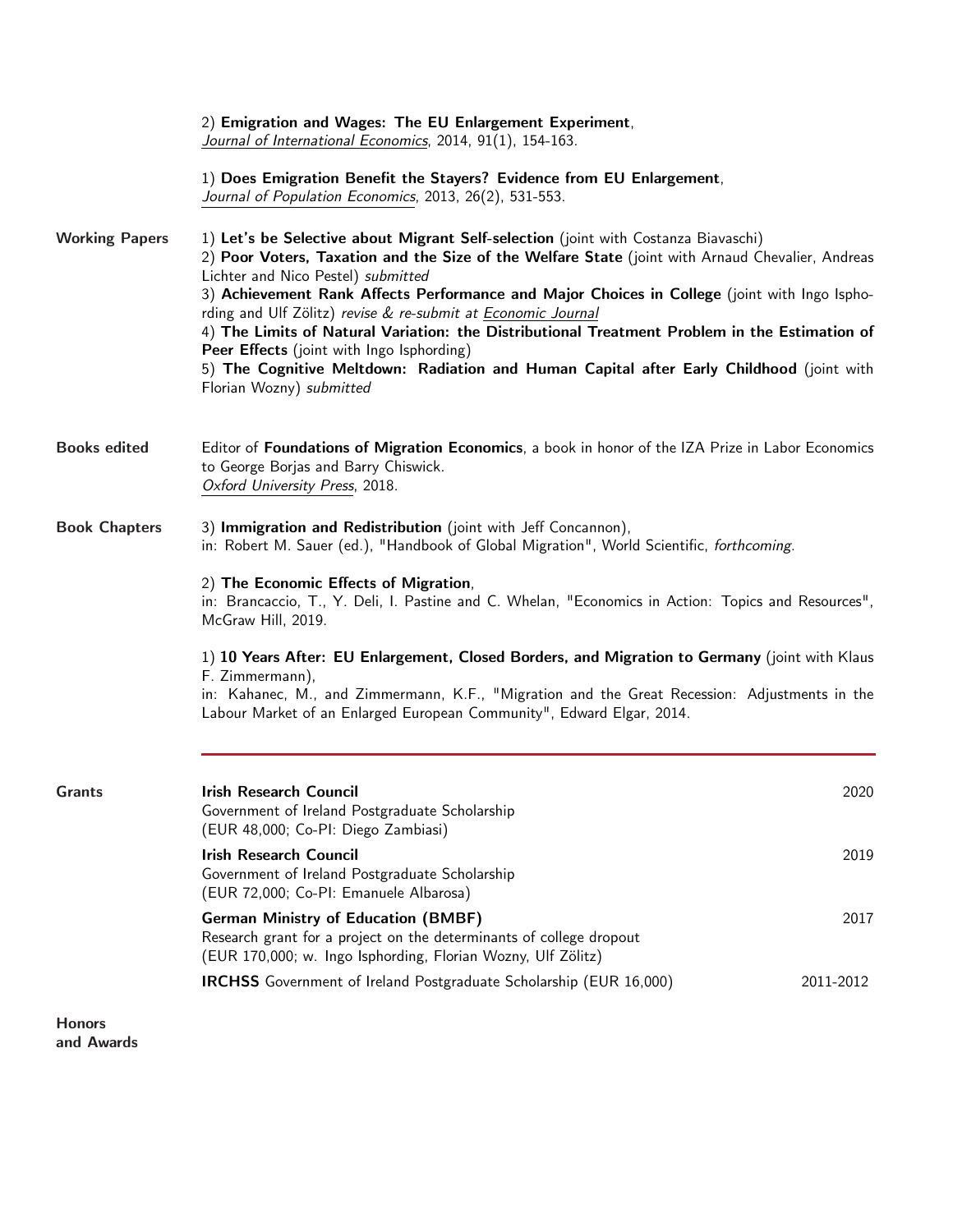| <b>Best Paper Award</b> Spring Meeting of Young Economists                         | 2018      |
|------------------------------------------------------------------------------------|-----------|
| <b>Novartis Prize</b> Best paper in health economics, IEA conference               | 2018      |
| Best Paper Prize Warsaw International Economic Meeting                             | 2016      |
| Labour Economics Excellence in Refereeing Award                                    | 2015      |
| FEEM Award ("Young Economist Award") European Economic Association,                | 2010      |
| <b>Strategic Innovation Fund PhD Scholarship</b>                                   | 2008-2011 |
| <b>Award for the best M.A. thesis</b> in economics at the University of Regensburg | 2008      |
| Haniel Foundation "Go East" scholarship for studies abroad                         | 2005      |
| <b>Erasmus</b> scholarship for studies abroad                                      | 2005-2006 |

## Invited Seminars 2020

U Groningen (online), Graduate Institute Geneva (online), U St. Andrews (online), U Cardiff (online)

## 2019

Bicocca, Queen's University Belfast, ESRI, VU Amsterdam, U Vilnius, U Potsdam

## 2018

UCD Geary Institute, Trinity College Dublin, CERGE-EI Prague, Masaryk University Brno, Paris School of Economics, University of Trier, LISER

## 2017

University College Dublin, PSE, OECD, University of Freiburg, RWI Essen, IOS Regensburg, U Regensburg

## 2016

SOFI Stockholm, Maastricht University, U Mannheim (public lecture), U Cologne, U Colorado Denver, U Leicester, U Oxford, U Duisburg-Essen, U Kent, U Bayreuth, U Bonn

## 2015

University of Mainz, IAB Nuremberg, Modul University Vienna, WU Vienna, Concordia University, University of Mannheim, University of Regensburg, U Dusseldorf

#### 2014

DIAL Paris, NIW Hannover, University of Hamburg, Temple University, George Washington University, University of Dusseldorf (DICE), University of Heidelberg, University of Freiburg, IRES-UC Louvain

#### 2013

University College Dublin, University of Southern Denmark, IOS Regensburg, University of Münster

#### 2012

University of Edinburgh, LMU Munich, IZA Bonn, University of Stirling

# 2011

University College Dublin, NUI Maynooth, SSE Riga, Bocconi, Fondazione Eni Enrico Mattei (Milan), Institute for East European Studies (Regensburg)

## 2010

Trinity College Dublin

**Conference** Presentations

# 2019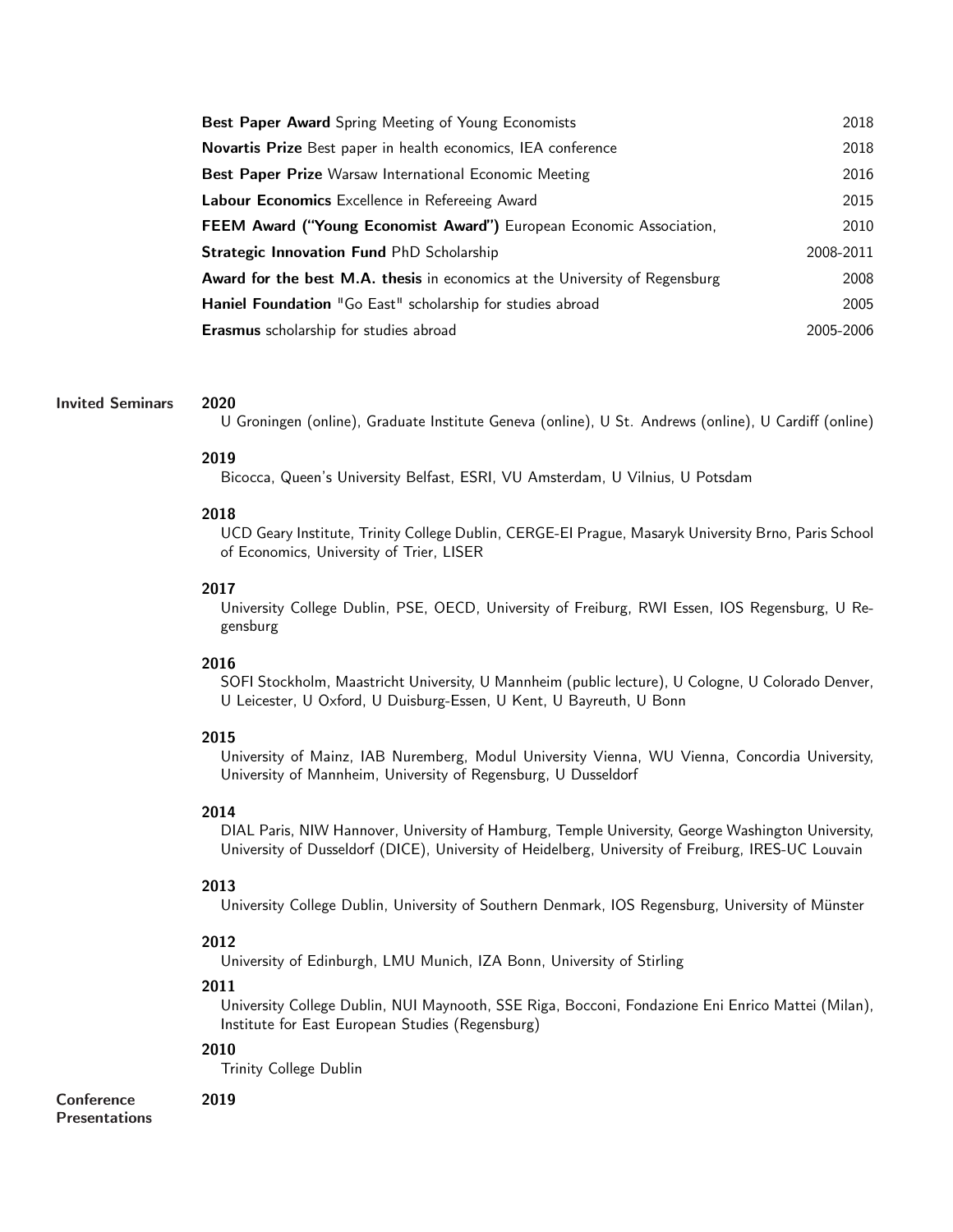Workshop on Mobility and Migration (Bank of Italy, Rome)

## 2018

Irish Economic Association

# 2017

IZA Annual Migration Meeting (Bonn), IZA Workshop on the Environment and Labor Markets, EALE (St. Gallen), IZA Workshop on the Economics of Education

## 2016

SOLE Meetings (Seattle), EALE (Ghent), RGS/RWI Workshop on the Economics of Migration (Essen), IZA Workshop on the Economics of Education, ZEW Workshop on Migration (Mannheim)

## 2015

IZA Workshop "Inequality: Causes and Consequences" (Bonn), SOLE/EALE World Congress (Montreal), Workshop Health.Skills.Education (Essen), IZA/Worldbank Conference on Employment and Development (Bonn), EEA Meeting (Mannheim), Verein für Socialpolitik (Münster), Workshop "Immigration in OECD Countries" (Paris)

## 2014

FERDI Workshop "International Labor Mobility and Inequality across Nations" (Clermont-Ferrand), RES Annual Conference (Manchester), SOLE (Arlington, VA), Annual Migration Meeting (Bonn), EALE (Ljubljana)

## 2013

RES Annual Conference (RHUL, London), NORFACE migration conference (UCL, London), EALE (Torino), IZA/SOLE Transatlantic Meeting (Munich), ESPE (Aarhus), Worldbank Migration Conference (Ifrane, Morocco), ETSG (Birmingham), CEMIR workshop on migration (Munich), IZA/ASE Workshop "EU Enlargement and the Labor Markets" (Bucharest), OECD workshop "Immigration in OECD Countries" (Paris)

## 2012

RES PhD Meeting (London), Irish Economic Association (Dublin), EEA Meetings (Málaga), ESEM (Málaga), German Economic Association (Göttingen), IZA/CEU Workshop on EU Enlargement and the Labor Markets (Budapest), Immigration in OECD Countries (Paris)

## 2011

Mainz Workshop in Labor Economics (Mainz), NORFACE Conference "Migration: Economic Change, Social Challenge" (London), German Economic Association (Frankfurt), Irish Society of New Economists (Dublin), 2nd TEMPO Conference on International Migration (Vienna), SAE (Málaga)

## 2010

EEA Meetings (Glasgow), Irish Society of New Economists (Dublin), RGS Doctoral Conference (Bochum), Irish Economic Association (Belfast)

## 2009

Irish Society of New Economists (Limerick)

Media Appearances Deutsche Welle (internet; 22/01/2013); Wall Street Journal (internet; 08/05/2013); Spiegel online (internet; 08/05/2013); Rzeczpospolita (internet; 28/05/2013); Phoenix (tv; 2x: 28/05/2013, 04/07/2013); MDR jump (radio; 01/05/2014); BBC Capital (internet; 03/07/2018); Boston Globe (internet; 14/04/2018), Bloomberg Opinion (4/9/2018)

Refereeing **American Economic Review (2x), Review of Economic Studies (2x), Journal of Human Resources (4x),**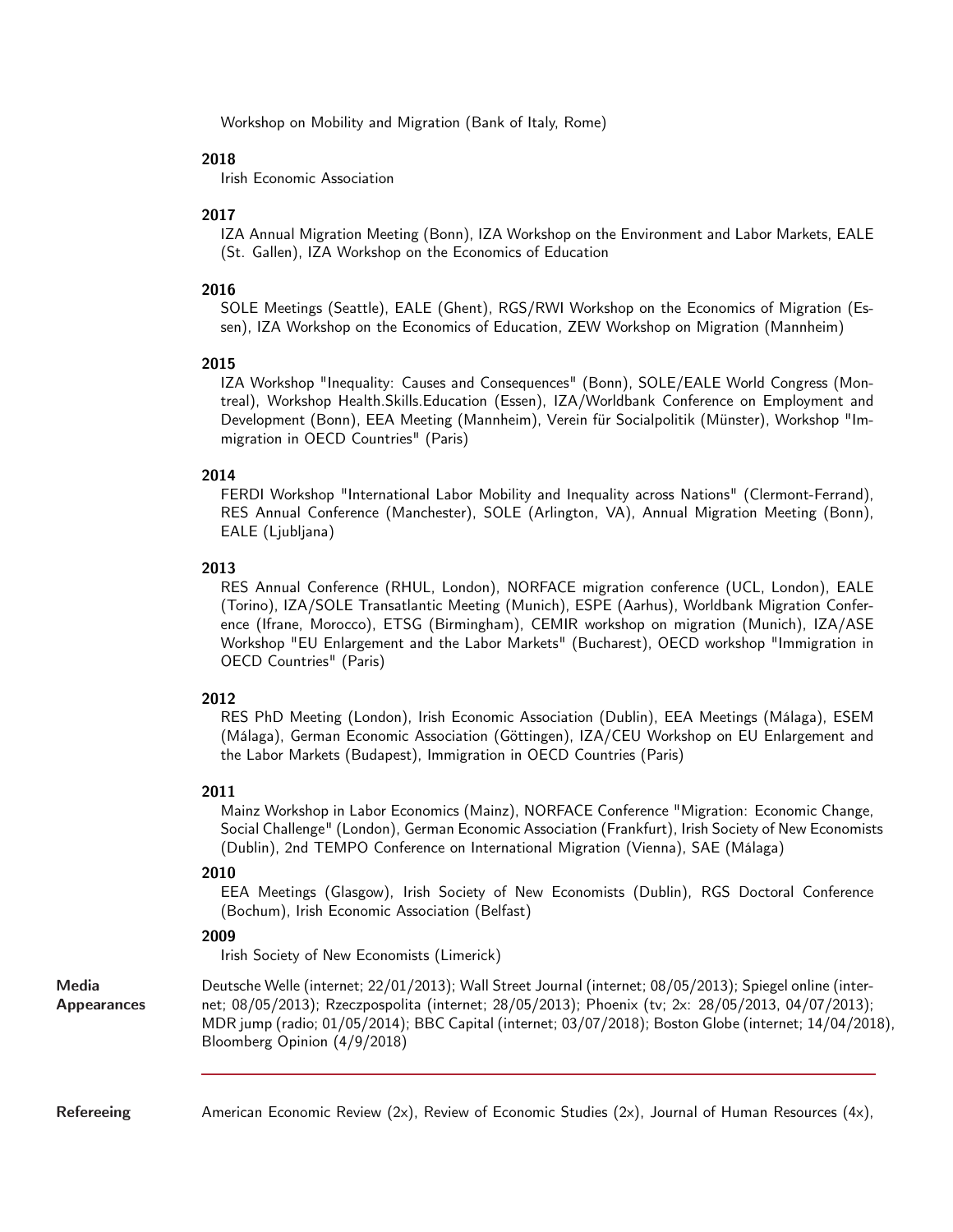|                                       | Journal of International Economics (2x), Journal of Labor Economics (3x), Journal of the European Eco-<br>nomic Association (3x), Management Science, Review of Economics & Statistics, Canadian Journal of<br>Economics, European Economic Review (2x), Industrial and Labor Relations Review, Journal of Applied<br>Econometrics, Journal of Econometrics, Journal of Economic Behavior and Organization (3x), Journal<br>of Economic Dynamics and Control, Journal of Economic Geography, Journal of Population Economics<br>(3x), Labour Economics (3x), Regional Science and Urban Economics (3x), Scandinavian Journal of Eco-<br>nomics, American Journal of Health Economics, Economics of Education Review (2x), Economic Policy,<br>Health Economics, Journal of Regional Science, Review of Development Economics, Review of Income<br>and Wealth, Review of International Economics, China Economic Review, Economic Systems, Empiri-<br>cal Economics (2x), German Economic Review (3x), International Journal of Manpower, International<br>Migration Review, IZA Journal of Development and Migration, IZA Journal of European Labor Studies,<br>IZA Journal of Labor Economics, IZA Journal of Migration, IZA World of Labor (3x), Journal of Applied<br>Economics, Journal of Common Market Studies, Journal of Development Studies, Oxford Development<br>Studies, Scottish Journal of Political Economy |                                 |  |
|---------------------------------------|----------------------------------------------------------------------------------------------------------------------------------------------------------------------------------------------------------------------------------------------------------------------------------------------------------------------------------------------------------------------------------------------------------------------------------------------------------------------------------------------------------------------------------------------------------------------------------------------------------------------------------------------------------------------------------------------------------------------------------------------------------------------------------------------------------------------------------------------------------------------------------------------------------------------------------------------------------------------------------------------------------------------------------------------------------------------------------------------------------------------------------------------------------------------------------------------------------------------------------------------------------------------------------------------------------------------------------------------------------------------------------------------------------------------------|---------------------------------|--|
| <b>PhD</b> examinations               | CERGE-EI, Prague (reader)                                                                                                                                                                                                                                                                                                                                                                                                                                                                                                                                                                                                                                                                                                                                                                                                                                                                                                                                                                                                                                                                                                                                                                                                                                                                                                                                                                                                  | 2018                            |  |
| <b>Grant Reviews</b>                  | GLM-LIC project (IZA and DFID, 2x), OeNB Jubiläumsfonds (Austrian National Bank), Czech Science<br>Foundation $(2x)$                                                                                                                                                                                                                                                                                                                                                                                                                                                                                                                                                                                                                                                                                                                                                                                                                                                                                                                                                                                                                                                                                                                                                                                                                                                                                                       |                                 |  |
| Editorships                           | Managing Editor (in substitution), IZA Journal of Labor Economics,                                                                                                                                                                                                                                                                                                                                                                                                                                                                                                                                                                                                                                                                                                                                                                                                                                                                                                                                                                                                                                                                                                                                                                                                                                                                                                                                                         | Feb 2013-June 2013              |  |
| <b>Selection</b><br><b>Committees</b> | DIAL conference "Barriers to Development" 2015, Annual Conference of the German Economic Associ-<br>ation (2017, 2020)                                                                                                                                                                                                                                                                                                                                                                                                                                                                                                                                                                                                                                                                                                                                                                                                                                                                                                                                                                                                                                                                                                                                                                                                                                                                                                     |                                 |  |
| <b>Teaching</b><br>Qualification      | Professional Certificate in University Teaching & Learning, UCD                                                                                                                                                                                                                                                                                                                                                                                                                                                                                                                                                                                                                                                                                                                                                                                                                                                                                                                                                                                                                                                                                                                                                                                                                                                                                                                                                            | 2019                            |  |
| <b>Teaching</b><br><b>Experience</b>  | <b>University College Dublin</b><br>Public Economics (B.Sc, lecture)<br>Econometrics (Ph.D course)<br>Introduction to Econometrics (B.Sc, lecture)<br>Economics Research Workshop (B.Sc, lecture)                                                                                                                                                                                                                                                                                                                                                                                                                                                                                                                                                                                                                                                                                                                                                                                                                                                                                                                                                                                                                                                                                                                                                                                                                          | 2019-<br>2018-<br>2018<br>2018- |  |
|                                       | <b>Central Bank of Ireland</b><br>Introduction to Causal Inference (1-day course)<br>New Developments in Causal Inference (1-day course)                                                                                                                                                                                                                                                                                                                                                                                                                                                                                                                                                                                                                                                                                                                                                                                                                                                                                                                                                                                                                                                                                                                                                                                                                                                                                   | 2018, 2019<br>2018, 2019        |  |
|                                       | <b>University of Luxembourg</b><br>Economics of Migration (PhD Course)                                                                                                                                                                                                                                                                                                                                                                                                                                                                                                                                                                                                                                                                                                                                                                                                                                                                                                                                                                                                                                                                                                                                                                                                                                                                                                                                                     | 2017                            |  |
|                                       | European Business School, Wiesbaden<br>Introductory Econometrics (PhD, lecture and lab)<br>European Labour Markets (lecture)                                                                                                                                                                                                                                                                                                                                                                                                                                                                                                                                                                                                                                                                                                                                                                                                                                                                                                                                                                                                                                                                                                                                                                                                                                                                                               | 2014-<br>2014-2017              |  |
|                                       | <b>Trinity College Dublin</b><br>Teaching Assistant, Microeconomics (M.Sc)                                                                                                                                                                                                                                                                                                                                                                                                                                                                                                                                                                                                                                                                                                                                                                                                                                                                                                                                                                                                                                                                                                                                                                                                                                                                                                                                                 | 2009-2012                       |  |
|                                       | <b>University of Regensburg</b><br>Economics of Migration (B.Sc, M.Sc)<br>Teaching Assistant, Macroeconomics, Microeconomics (B.Sc)                                                                                                                                                                                                                                                                                                                                                                                                                                                                                                                                                                                                                                                                                                                                                                                                                                                                                                                                                                                                                                                                                                                                                                                                                                                                                        | 2018<br>2006-2008               |  |